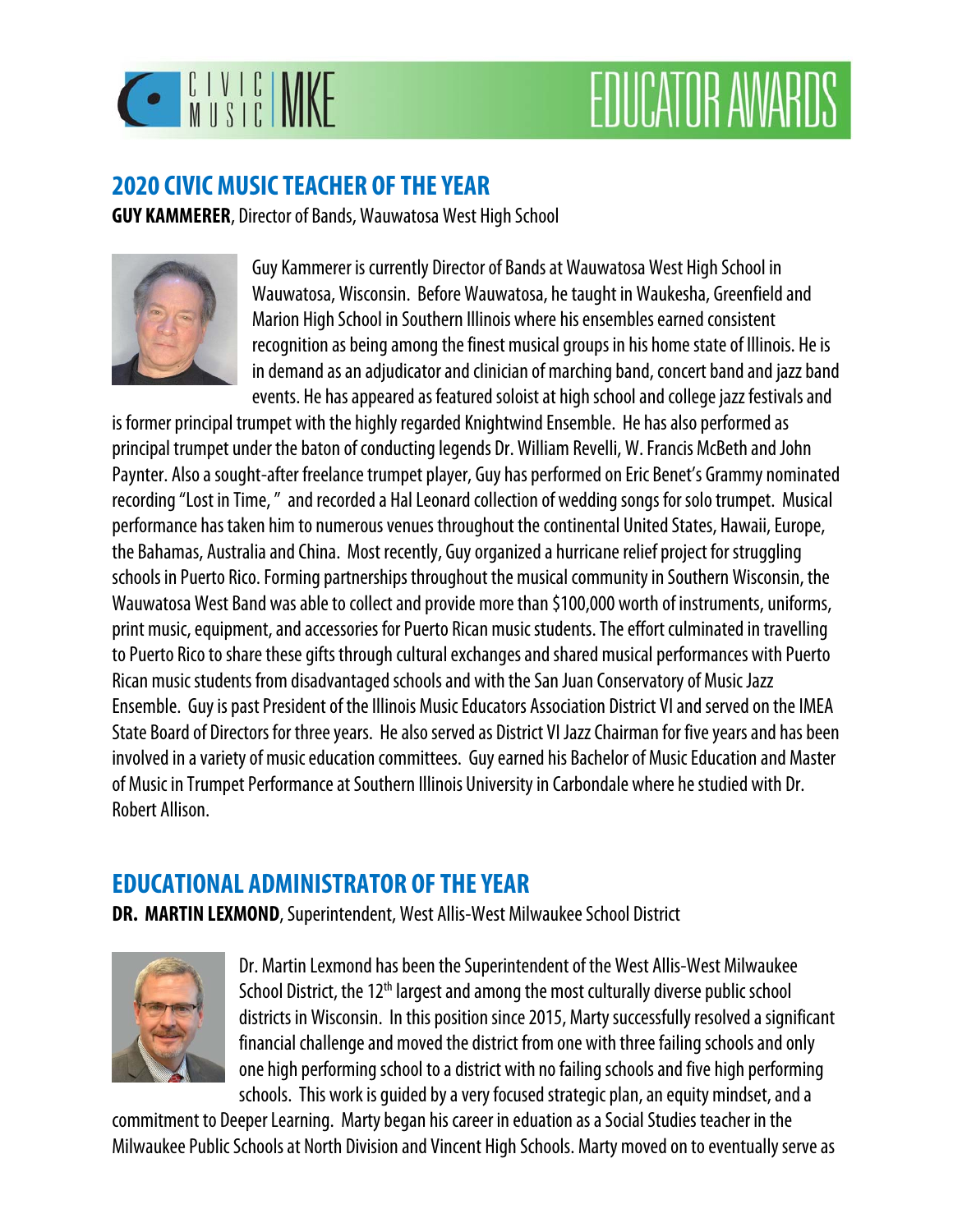an Administrator and then Assistant Principal at Vincent High School before becoming Director of High School Redesign followed by the Director of School Innovation for the Milwaukee Public Schools. Marty's career as a superintendent began as High School Principal and Superintendent in Kohler. During his tenure, he gained valuable experience in school administration. In his second year, the high school had the highest ACT composite score in the state and was later named a Blue Ribbon School by the U.S. Department of Education. Marty returned to the Milwaukee area to serve three years as the Superintendent of the Shorewood School District before his current position in WAWM. Marty has served as a Trustee of the Milwaukee County Federated Library System, a Board Member of the West Allis Library, an Executive Member of the Southeastern Wisconsin Schools Alliance (SWSA) and as an Education Cabinet Member of the Combined Giving-United Way Giving Campaign. He currently sits on the board for Building to Learn, an early apprenticeship program for the construction trades. Originally from the Upper Peninsula of Michigan, Marty earned a Bachelor's and Master's Degrees from UW-Milwaukee and a Doctorate from Cardinal Stritch University. In his spare time Marty enjoys biking and home improvement projects.

## **2020 MILWAUKEE SYMPHONY ORCHESTRA ACE TEACHER OF THE YEAR**

**SARA FEIDER**, Teacher, Parkside School for the Arts, Milwaukee Pubic Schools



Sara Feider began her teaching career in the Milwaukee Public Schools in 1998. Her love of teaching through the arts was accelerated in 2000 when she and her 5th grade class participated in the Milwaukee Symphony Orchestra's ACE Program in which they created a Rainforest Musical. This led to the creation of an opera creation program that exists to this day. Together with the assistance of ACE, Skylight Opera Theater and her musical director, Nathan Wesselowski, Sara and her 6<sup>th</sup> grade students research cultures and

history, then create stories and turn them into song and a full 30 minute on-stage opera production. Over the past 17 years, Sara's classes with Nathan have created operas from wide ranging topics. Thanks to recent support and funding from ACE, the Milwaukee Opera Theater, and Bob Balderson, their opera creation continues. Sara strongly believes that students learn best when they are immersed in student-led projects that motivate them to work toward their highest achievement levels. She has also been involved with artsHUBMke, a partnership between MPS, Cardinal Stritch University, and Arts at Large. For the last 30 years she has spent summers teaching a variety of sports and art classes with the Shorewood Recreation Department. Through Global Links, a global educator program, Sara has had the opportunity to teach in London, England and Brisbane, Australia. Sara holds a Bachelor of Arts in History and Elementary Education at the University of St. Thomas and earned her Master's Degree in Curriculum and Instruction with an emphasis on the Arts from Lesley University. Sara would like to thank her teachers, especially Jayne Perkins, her elementary school music teacher from Lake Bluff School for providing her enriching arts experiences as a child and for her continued support as a teacher.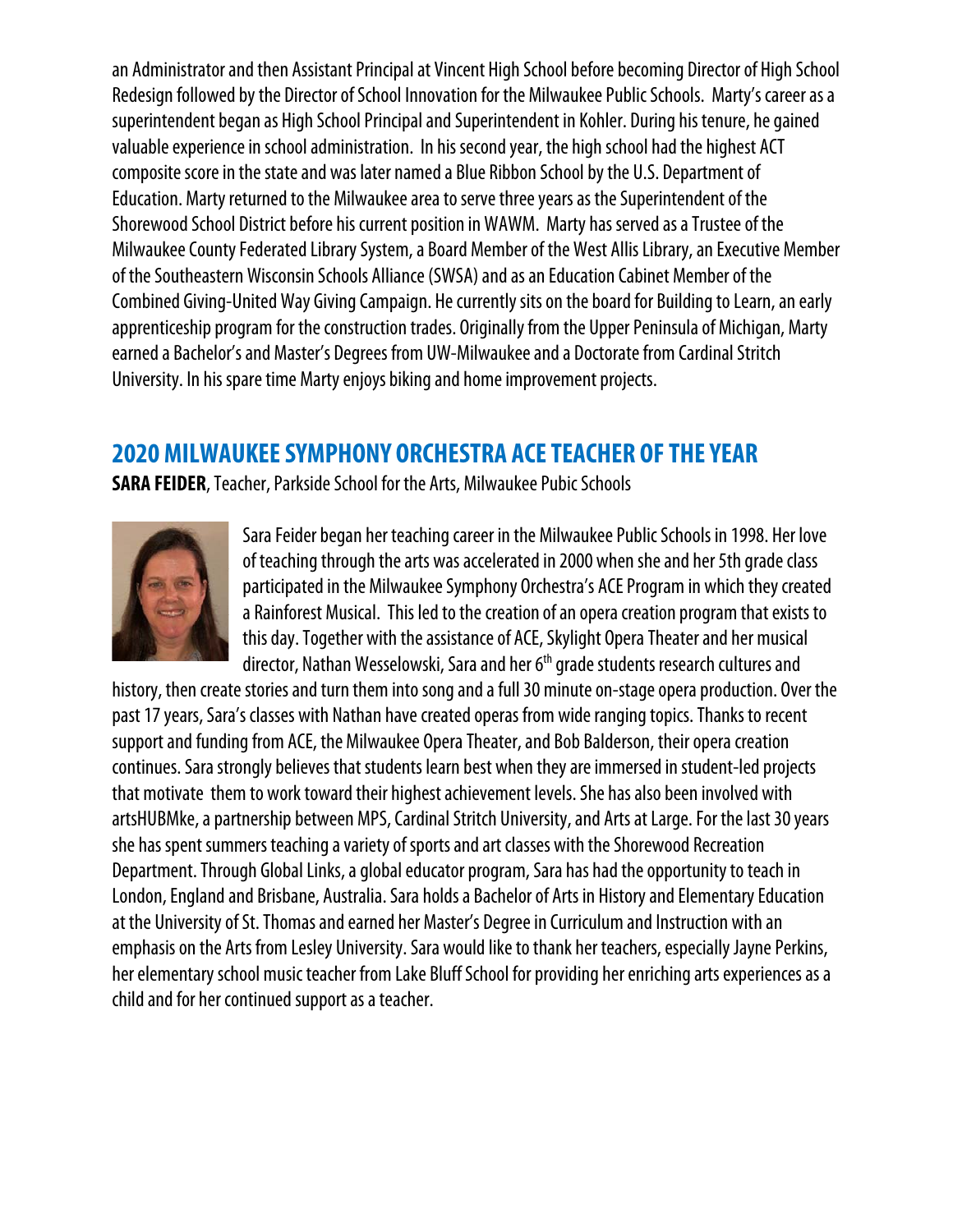## **CERTIFICATES OF EXCELLENCE**

#### **INSTRUMENTAL MUSIC INSTRUCTION**

**SARAH WEHMEIER DE APARICIO**, Band Director, Les Paul Middle School, Waukesha School District



Sarah Wehmeier de Aparicio began her teaching career in the Wauwatosa School District, but she has called the School District of Waukesha her professional home for 22 of her 23 years. During her tenure in Waukesha, Sarah has taught at many of the elementary schools, all three traditional middle school, and South High School. For the past ten years, Sarah has taught at Les Paul Middle School. The students at Les Paul are enthusiastic about the variety of musical opportunities available to them. Nearly one

hundred students stay after school at least one night a week to participate in one of the two jazz bands or the Woodwind Ensemble. Nearly all of the second and third year players choose to participate in solo and ensemble, earning an average of 200 gold medals a year. The School District of Waukesha is a diverse learning community and in an effort to increase the number of students that feel that band is a place for everyone, Sarah learned to speak Spanish, in part by attending school in Antigua, Guatemala. Sarah has done graduate level fieldwork teaching music and performing in Russell, New Zealand; Sydney, Australia; and Siena, Italy. Sarah spent the 2003-04 school year teaching music in Finland as a Fulbright recipient. Sarah is an active member at Ascension Lutheran Church where she plays piano and leads music for Latino ministry. Through her church, Sarah is also deeply involved with programs in El Salvador and Tanzania. In the summers, she performs on horn with the Waukesha Civic Band. Sarah and her husband Edwin are the parents to daughters Marta and Luisa. Sarah holds a Bachelor of Music from UW-Whitewater, a Masters in Educational Leadership from Marian University, and she is a thesis short of a Masters in Education from Alverno College.

#### **CHORAL MUSIC INSTRUCTION**

**ERNEST BRUSUBARDIS III**, Director of Choirs & Music Department Coordinator, Hartford Union High School



Ernest Brusubardis III is the Director of Choirs and Music Department Coordinator at Hartford Union High School. Ernie conducts two choirs at HUHS, Concert Choir and Chorale, as well as teaches private and group vocal lessons, and Beginning Piano. Under his leadership the HUHS Concert Choir has collaborated with the Milwaukee Symphony Orchestra, Milwaukee Youth Symphony Orchestra, Festival City Symphony, Wisconsin Philharmonic, Hartland Community Band, and various colleges and universities including

Ripon, Carroll, and UW-Milwaukee, as well as providing choral music at the annual Carols Concert and Midnight Mass at Holy Hill. Ernie served as the Artistic Director of the Waukesha Choral Union for 7 years. He is also President of the American Latvian Choir Association and conducts in Latvian choral music festivals around the world as well as the Brusubardas-Dzimtene Latvian Choir. He is a sought-after collaborative pianist and guest conductor, often assisting with community theatre productions throughout Southeastern Wisconsin. In collaboration with Michael Koscinski, Ernie composed the music for A Christmas Carol performed annually in the Milwaukee area since 2002. Ernie is a member of the American Choral Directors Association and the National Association of Music Educators. He is a graduate of UW-Milwaukee with a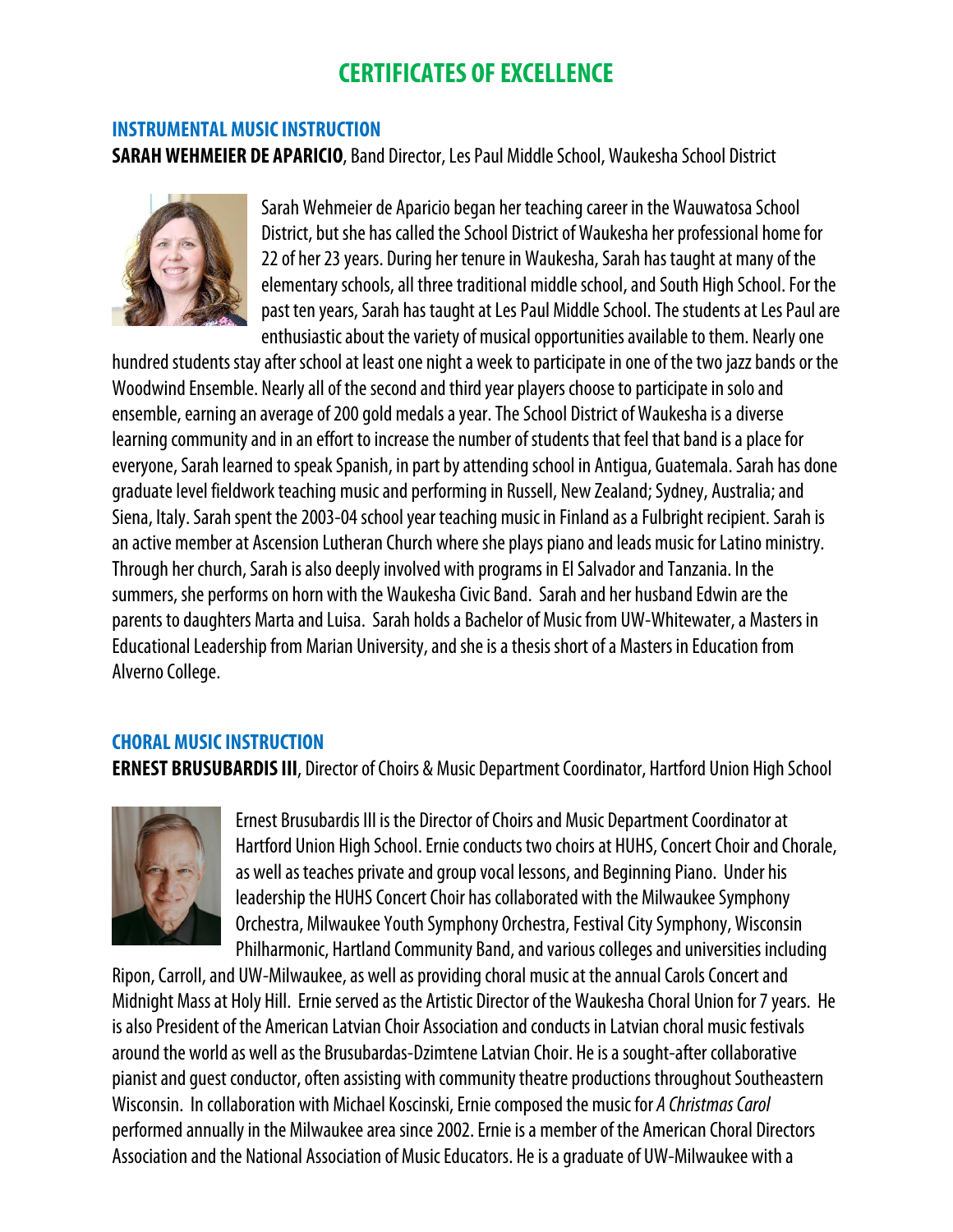Bachelor's Degree in Music Education and a Master's Degree in Music Education with an emphasis in choral conducting. He resides in Dousman and enjoys making music with his wife Indra and their six children.

#### **GENERAL MUSIC INSTRUCTION**

**RICHARD TOBIAS**, Music Teacher, Pleasant View & Robinwood Elementary Schools, Franklin Public Schools



Richard Tobias has been a music educator in the Franklin Public Schools since 2004 and teaches general music at Pleasant View Elementary School and Robinwood Elementary School. Throughout his career, Richard has taught general music, choir, guitar and piano classes for both the Franklin and Maple Dale-Indian Hill districts. Richard is proud to be a music educator in the Milwaukee community where he regularly brings students to Milwaukee Ballet performances, Milwaukee Symphony Youth and Music for Me concerts,

as well as participating in Link Up, Carnegie Hall's Weill Institute program that works in partnership with the MSO. As an educator, Richard is passionate about sharing diverse music from the rich cultural traditions of our country as well as traditional music from around the world. He was a selected participant in the Japan Fulbright Memorial Fund (JFMF) Teacher Program based in Tokyo where he studied Japanese culture and education. He also received a Fulbright-Hays Seminars Abroad Program award to study the natural and cultural history of South Africa. Richard received his Bachelor of Fine Arts in Music Education at the University of Wisconsin-Milwaukee and his Master of Arts in Education with an emphasis in Educational Technology from Marian University. He also holds a BA in Journalism and an MBA from the University of Wisconsin-Madison.

#### **STUDIO MUSIC INSTRUCTION**

**CAROL WALDVOGEL**, North Shore Suzuki Strings of Milwaukee



Carol Waldvogel is the director/founder of North Shore Suzuki Strings in Milwaukee, Wisconsin. Carol was a founding member of the Board of Directors of the Suzuki Association of Wisconsin and is a former member of the board of directors of the Suzuki Association of the Americas. Before moving to Milwaukee, Carol taught orchestra, grades 4-12, in the Bloomington, Illinois school district for 11 years. A guest clinician at many Suzuki workshops and Suzuki summer institutes throughout the United States and

Mexico, Carol studied with Dr. Suzuki in Matsumoto, Japan in 1983. Her Master's degree work was with William Starr, a renowned Suzuki pedagogue, who was instrumental in introducing the Suzuki method in the United States. She has received extensive Suzuki training includes courses with Marge Aber, Gilda Barston, Tonya Carey, Rhonda Cole, Teri Einfeldt, John Kendal, Kay Collier-(Sloane) McLaughlin, William and Doris Preucil, and Almita Vamos. She is registered for violin, viola and cello with the Suzuki Association of the Americas. While working in Mexico, Carol was awarded the Maestra Award from El Departmento de Arte y Cultura in Cuidad de Mexico in December of 2003. Carol received the Byron Hester Outstanding Faculty Award in 2004 in Colorado and was the recipient of the Suzuki Chair award in 2009 in Wisconsin. In 2016, the Suzuki Association of Wisconsin honored Carol with the Sensei Teaching Award for "Leadership and Caring." Her professional memberships include Suzuki Association of the Americas, Suzuki Association of